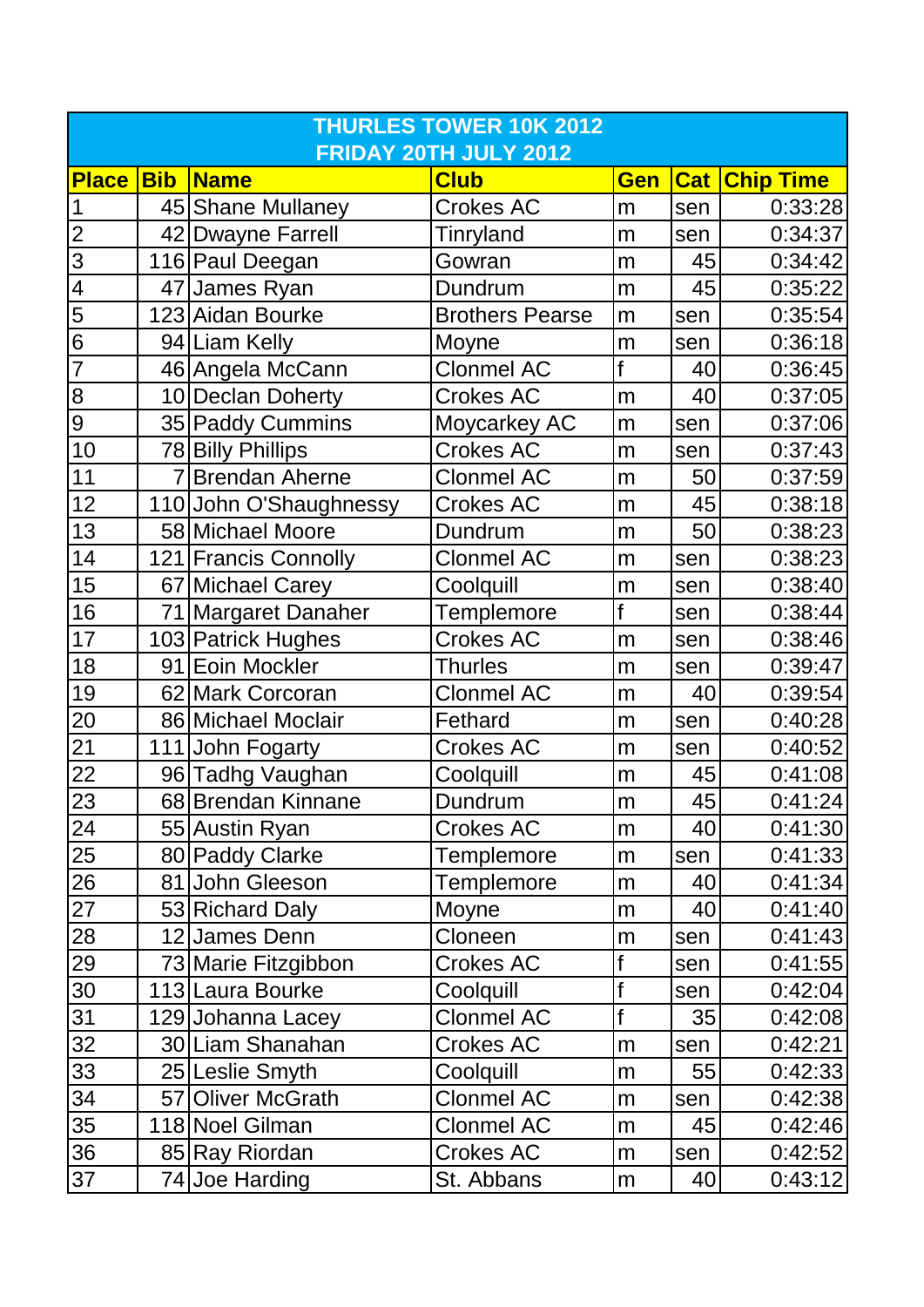| 38              | 51 John Guidera       | <b>Templemore</b>    | m | 45  | 0:43:15 |
|-----------------|-----------------------|----------------------|---|-----|---------|
| 39              | 104 Tara Rhatigan     | <b>UCC</b>           | f | sen | 0:43:18 |
| 40              | 79 Neilie Hall        | <b>Ballinonty</b>    | m | 45  | 0:43:25 |
| 41              | 112 Damien McDonnell  | Moyne                | m | sen | 0:43:39 |
| 42              | 50 Gary Longstaff     | <b>Templemore</b>    | m | 40  | 0:43:42 |
| 43              | 34 John Fitzgerald    | <b>Thurles</b>       | m | sen | 0:44:25 |
| 44              | 70 J.J. Fitzgerald    | Moyne                | m | 45  | 0:44:29 |
| 45              | 72 Lisa Quinlan       | Moyne                |   | sen | 0:44:40 |
| 46              | 114 Sandra O'Keeffe   | Mulinahone           | f | sen | 0:45:04 |
| 47              | 56 Paddy Ryan         | <b>Templemore</b>    | m | 45  | 0:45:10 |
| 48              | 24 Martin Ivors       | Coolquill            | m | 55  | 0:45:18 |
| 49              | 33 Michael Bowe       | <b>Thurles</b>       | m | sen | 0:45:43 |
| 50              | 108 Kevin Doyle       | <b>Grange Fermoy</b> | m | 40  | 0:45:40 |
| 51              | 101 Brian Ivors       | <b>Crokes AC</b>     | m | sen | 0:45:47 |
| 52              | 124 Thomas McLoughlin | <b>Bilboa</b>        | m | sen | 0:45:56 |
| 53              | 3 Leah Brett          | Dundrum              |   | sen | 0:45:58 |
| 54              | 37 Thomas McGann      | Moycarkey AC         | m | sen | 0:46:00 |
| 55              | 54 Dermot Campion     | Moyne                | m | 40  | 0:46:13 |
| 56              | 126 Edel Hickey       | Moyne                | f | sen | 0:46:28 |
| 57              | 60 Joe Kennedy        | Templetuohy          | m | 40  | 0:46:42 |
| 58              | 38 Paul Bowe          | Moycarkey AC         | m | sen | 0:46:49 |
| 59              | 36 Brendan Mulhall    | Moycarkey AC         | m | sen | 0:47:14 |
| 60              | 6 Mark Breen          | <b>Crokes AC</b>     | m | sen | 0:47:13 |
| $\overline{61}$ | 97 P.J. Bourke        | Cloneen              | m | sen | 0:47:26 |
| 62              | 98 Una Barrett        | Mulinahone           | f | sen | 0:47:28 |
| 63              | 87 Paddy Dwyer        | <b>Ballinonty</b>    | m | 60  | 0:47:39 |
| 64              | 44 Richie O'Donoghue  | <b>Clonmel AC</b>    | m | sen | 0:48:27 |
| 65              | 69 John Dornin        | <b>Ballinonty</b>    | m | 45  | 0:48:37 |
| 66              | 88 Pat Tobin          | <b>Clonmel AC</b>    | m | sen | 0:48:46 |
| 67              | 102 Joe Bracken       | <b>Crokes AC</b>     | m | 45  | 0:49:00 |
| 68              | 93 Tommy Hayes        | <b>Ballinonty</b>    | m | sen | 0:49:02 |
| 69              | 1 Jerry Corbett       | <b>Crokes AC</b>     | m | 50  | 0:49:01 |
| 70              | 120 Seamus Hanafin    | Crokes AC            | m | 45  | 0:49:05 |
| 71              | 100 Laurenz Egan      | Moycarkey AC         | m | sen | 0:49:03 |
| $72\,$          | 109 Donna Nagle       | <b>Clonmel AC</b>    | f | sen | 0:49:50 |
| 73              | 95 Michael Thompson   | <b>Bilboa</b>        | m | 55  | 0:49:53 |
| 74              | 130 Colette Murray    | Crokes AC            |   | 35  | 0:50:05 |
| 75              | 49 Helen O'Ceallaigh  | <b>Clonmel AC</b>    | f | 40  | 0:50:34 |
| 76              | 8 Con Corbett         | <b>Crokes AC</b>     | m | 50  | 0:50:44 |
| 77              | 117 Patricia Ryan     | Moyne                | f | sen | 0:50:52 |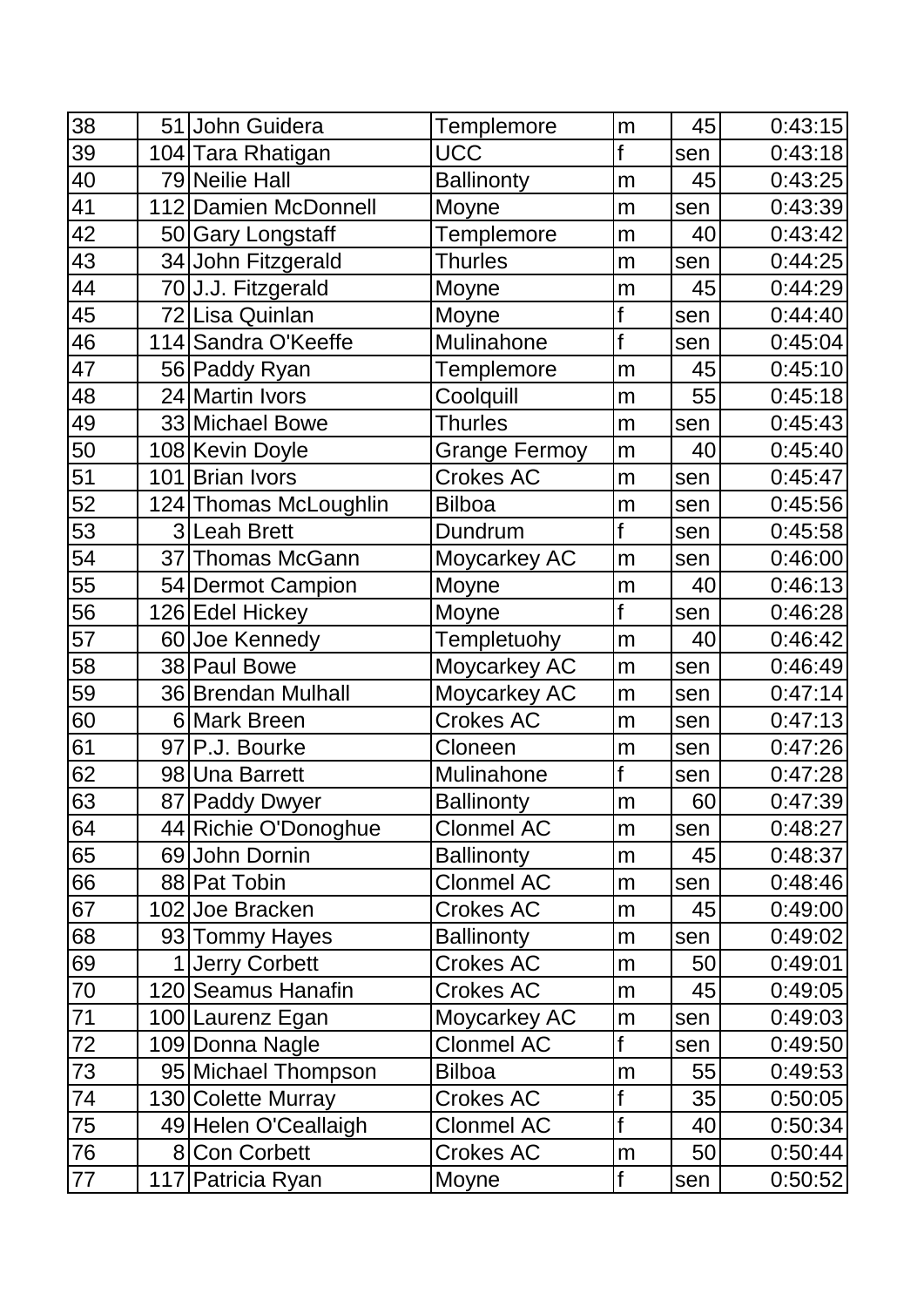| 78  |    | 61 Catriona O'Donnell  | <b>Thurles</b>      | f           | 40  | 0:51:13 |
|-----|----|------------------------|---------------------|-------------|-----|---------|
| 79  |    | 39 Claire Langley      | <b>Thurles</b>      | f           | sen | 0:51:24 |
| 80  |    | 82 David Ryan          | Twomileborris       | m           | 40  | 0:51:33 |
| 81  |    | 4 Carmel Fitzgibbon    | Crokes AC           | f           | sen | 0:51:57 |
| 82  |    | 106 Eileen Looby       | Templemore          | f           | sen | 0:52:09 |
| 83  |    | 48 Betty Slattery      | Templemore          | f           | 40  | 0:52:10 |
| 84  |    | 89 Ann Ryan            | <b>Boherlahan</b>   | m           | sen | 0:52:29 |
| 85  |    | 2 Thomas Bourke        | <b>Crokes AC</b>    | m           | 50  | 0:52:51 |
| 86  |    | 14 Nadja Humphries     | Fethard             |             | 40  | 0:52:50 |
| 87  |    | 13 Ann Marie Feary     | Fethard             | f           | sen | 0:52:50 |
| 88  |    | 59 David Fogarty       | <b>Crokes AC</b>    | m           | 45  | 0:53:08 |
| 89  |    | 128 Ann Marie Bergin   | Kilkenny            |             | sen | 0:53:05 |
| 90  |    | 29 Deirdre Mason       | <b>Crokes AC</b>    |             | 45  | 0:53:24 |
| 91  |    | 5 Angela Connolly      | <b>Crokes AC</b>    | f           | 35  | 0:53:24 |
| 92  |    | 119 Deborah Quigley    | <b>Ballingarry</b>  | $\mathbf f$ | sen | 0:53:27 |
| 93  |    | 92 Declan Bourke       | <b>Thurles</b>      | m           | sen | 0:53:56 |
| 94  |    | 52 Colette Brolan      | <b>Crokes AC</b>    | f           | 40  | 0:54:01 |
| 95  |    | 20 Paul Phelan         | Gatabawn            | m           | 40  | 0:54:05 |
| 96  |    | 107 Norma Walsh        | Moyne               | f           | 35  | 0:54:16 |
| 97  |    | 65 Aileen Hoyne        | Roscrea             | f           | 35  | 0:54:19 |
| 98  |    | 40 Sharon Kiely        | Moyne               |             | sen | 0:55:14 |
| 99  |    | 66 Lorraine O'Keeffe   | <b>Thurles</b>      |             | 35  | 0:55:48 |
| 100 |    | 9 Ann Harrod           | Crokes AC           |             | 40  | 0:55:49 |
| 101 |    | 15 Kate Hassett        | Fethard             |             | sen | 0:56:07 |
| 102 | 31 | Martina Farrell        | <b>Crokes AC</b>    | f           | sen | 0:56:15 |
| 103 |    | 64 Brid Meighan        | Callan              |             | sen | 0:56:54 |
| 104 |    | 132 Margaret Ryan      | <b>Templemore</b>   | f           | 45  | 0:57:31 |
| 105 |    | 136 Michael Walsh      | <b>Thurles</b>      | m           | 50  | 0:57:50 |
| 106 |    | 11 Brid Kennedy        | <b>Crokes AC</b>    | f           | 45  | 0:57:54 |
| 107 |    | 135 Naoimi Morrissey   | <b>Thurles</b>      | f           | sen | 0:58:33 |
| 108 |    | 133 Maeve Kennedy      | Freshford           |             | 35  | 0:58:46 |
| 109 |    | 75 Helen Shanahan Ryan | <b>Templemore</b>   | f           | sen | 0:59:20 |
| 110 |    | 19 Christy Reid        | <b>Borrisoleigh</b> | m           | 40  | 0:59:29 |
| 111 |    | 18 Michele Duignana    | <b>Borrisoleigh</b> |             | 40  | 0:59:24 |
| 112 |    | 122 Mary O'Brien       | <b>Crokes AC</b>    | f           | 40  | 0:59:28 |
| 113 |    | 32 Jennifer Coman      | <b>Clonmel AC</b>   | $\mathsf f$ | 35  | 0:59:55 |
| 114 |    | 134 Mandy Ryan         | <b>Thurles</b>      | f           | sen | 1:00:12 |
| 115 |    | 105 Evelyn Cornally    | Moyne               | f           | 35  | 1:00:34 |
| 116 |    | 43 Eileen Ryan         | Moyne               | f           | 50  | 1:00:35 |
| 117 |    | 131 Mairead Ryan       | <b>Templemore</b>   | f           | 50  | 1:00:37 |